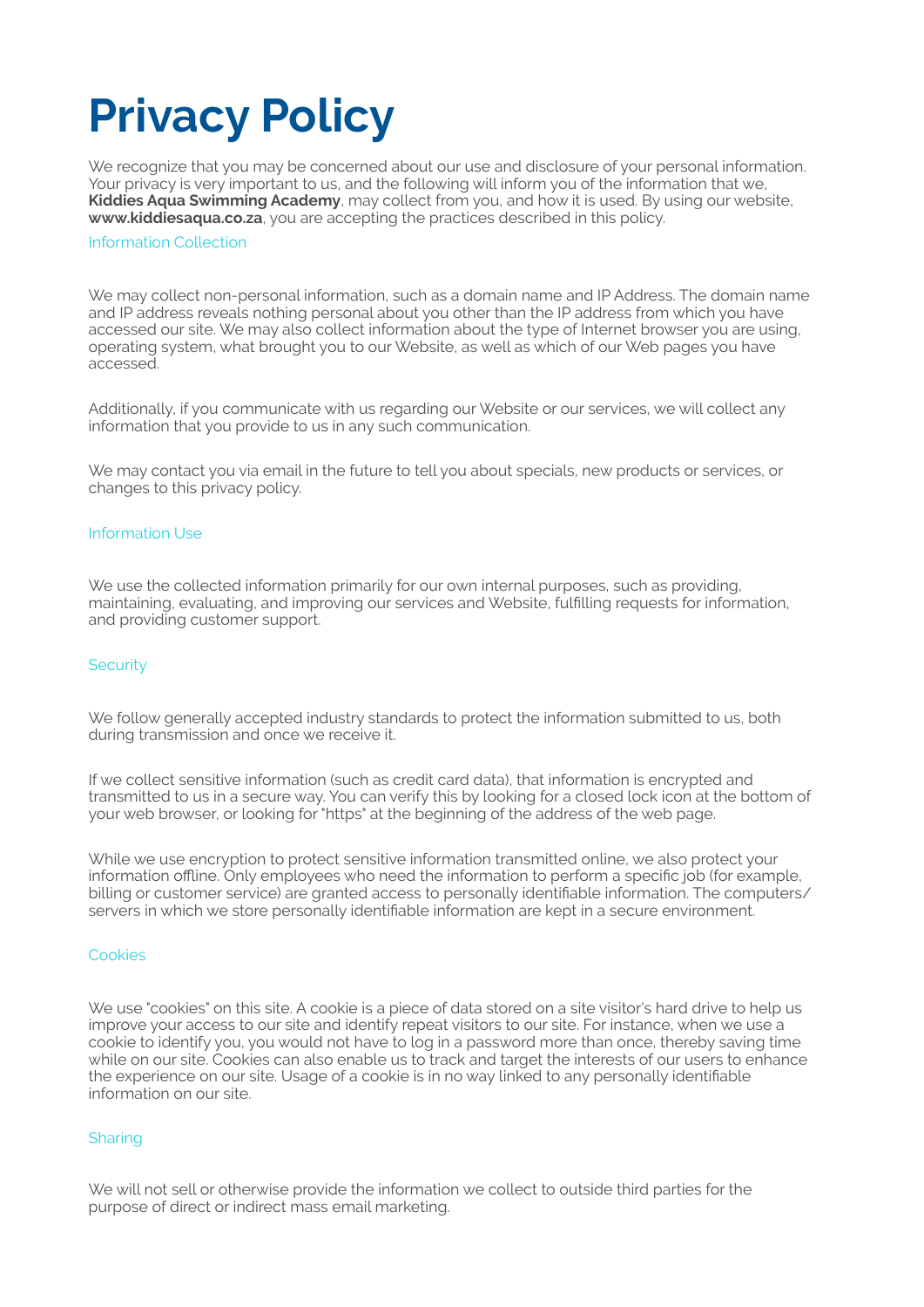We will disclose personal information and/or an IP address, when required by law or in the good-faith belief that such action is necessary to:

- Cooperate with the investigations of purported unlawful activities and conform to the edicts of the law or comply with legal process served on our company
- Protect and defend the rights or property of our Website and related properties
- Identify persons who may be violating the law, the rights of third parties, or otherwise misusing our Website or its related properties

Please keep in mind that whenever you voluntarily disclose personal information online - for example through e-mail, discussion boards, or elsewhere - that information can be collected and used by others. In short, if you post personal information online that is accessible to the public, you may receive unsolicited messages from other parties in return.

Ultimately, you are solely responsible for maintaining the secrecy of your personal information. Please be careful and responsible whenever you are online.

#### Links

This Website may contain links to other sites. Please be aware that we are not responsible for the content or privacy practices of such other sites. We encourage our users to be aware when they leave our site and to read the privacy statements of any other site that collects personally identifiable information.

#### Surveys & Contests

From time-to-time our site may request information via surveys or contests. Participation in these surveys or contests is completely voluntary and you may choose whether or not to participate and therefore disclose this information. Information requested may include contact information (such as name and shipping address), and demographic information (such as area code, age). Contact information will be used to notify the winners and award prizes. Survey information will be used for purposes of monitoring or improving the use and satisfaction of this site.

#### Consent

By using this Website, you consent to the collection and use of information as specified above. If we make changes to our Privacy Policy, we will post those changes on this page. Please review this page frequently to remain up-to-date with the information we collect, how we use it, and under what circumstances we disclose it. You must review the new Privacy Policy carefully to make sure you understand our practices and procedures.

**If you feel that we are not abiding by this privacy policy, you should contact us immediately via telephone at or via mail For Attention: Arrie Botha, +2782 570 9925 or [arrie@kiddiesaqua.co.za](mailto:arrie@kiddiesaqua.co.za). South African Privacy Policy** 

This Privacy Notice discloses the privacy practices for **www.kiddiesaqua.co.za**. **Kiddies Aqua Swimming Academy**, ("us" or "we") is committed to protecting your privacy online. Please read the following to understand what information we collect from you and how we use that information. By accessing this site, you agree to the terms of this Privacy Policy. If you do not agree with these terms, exit this page and do not access or use this site.

#### Information Collection, Use and Sharing.

We only have access to/collect information that you voluntarily give us via email, via activities on this site, or other direct contact from you. This information includes, but is not limited to, name, postal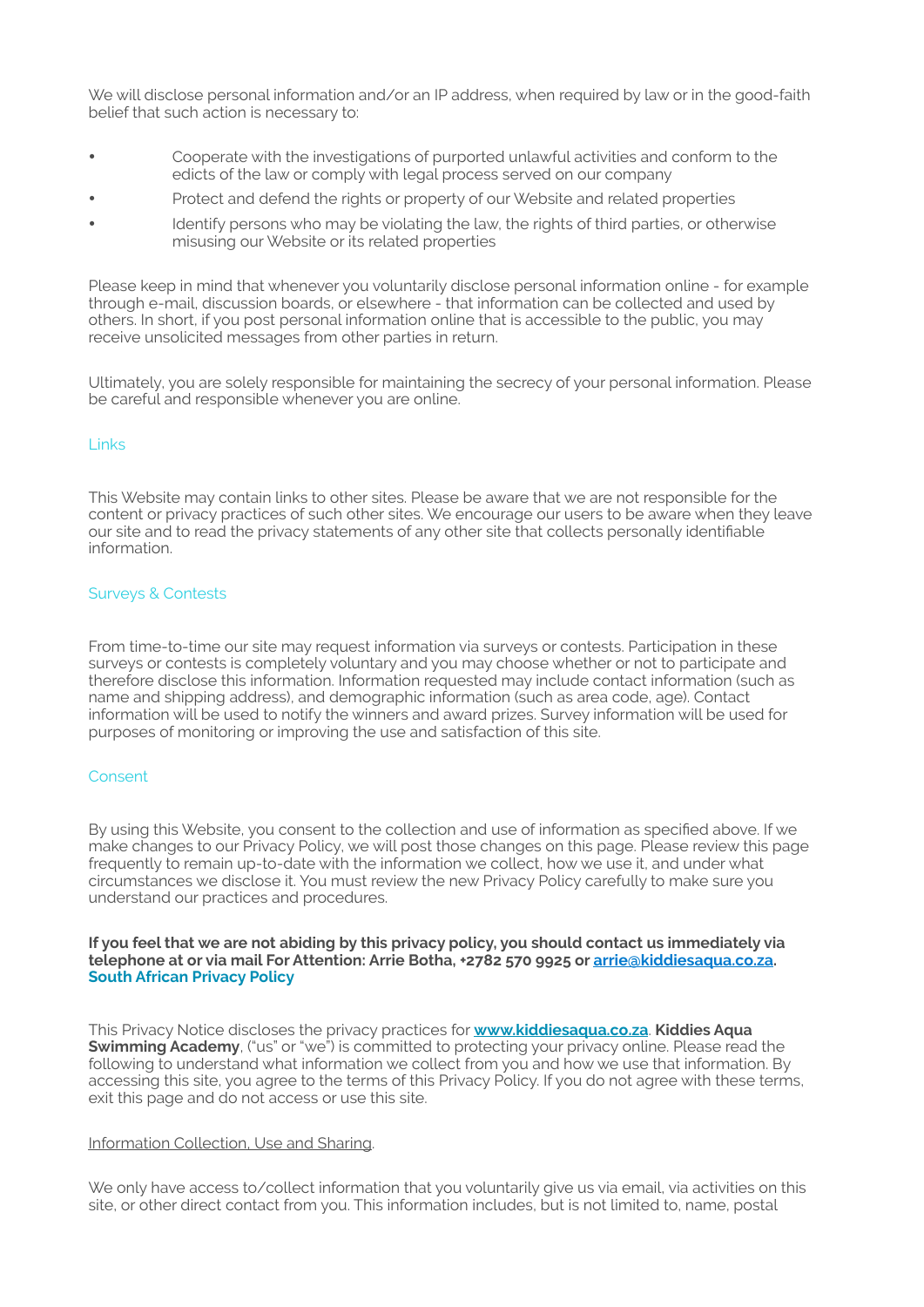address, email address, phone number, telephone number, fax number, and payment information (e.g. credit card number and billing address). We use information to communicate information to you about **Kiddies Aqua Swimming Academy**, for marketing purposes and to improve our communications.

We may send you either administrative related or promotional related emails as permitted under applicable local laws governing email communication for these purposes. Administrative emails would be communication related to a response to your request for information. Promotional related emails will relate to services of **Kiddies Aqua Swimming Academy**. You can opt out of promotional emails [by using the unsubscribe mechanism in any promotional message you get from us or] by contacting us at the address provided in this Privacy Policy. You cannot opt out of administrative emails.

Except as provided below, we will not share your personal information with third parties. We may share your information with certain third party service providers. These third parties perform certain functions on behalf of **Kiddies Aqua Swimming Academy** such as processing credit card payments. These service providers will have access to your personal information solely for the purposes of providing such limited functions to a **Kiddies Aqua Swimming Academy**. We may also disclose personal information when we believe that release is appropriate to comply with the law or a court order, enforce or apply this privacy policy, or protect the rights, property or safety of this site, its users or others.

Like most other commercial websites, our website may monitor traffic patterns, site usage and related site information. We may automatically (i.e., not via registration) collect or compile certain information when you access the website. Examples of this type of information include the aggregate and unique number of visitors to the website, the dates and times of visits to the website, the domains/countries of visitors, the pages of the website visited and the content accessed, the browsers, operating systems, search engines and search terms used to visit the website and HTTP errors generated. We use this information in order to optimize our website and to assess usage of our website. We may provide such information to our website contractors for these purposes, but this information does not include any personally identifiable information.

We may share information collected through this site with the owner of any one of our locations that you have used or in which you have expressed interest. Our franchisees/license holders are required by contract to keep your information confidential and they may use this information only in accordance with the terms of the contract.

# Cookies.

We may use "cookies" for this site. A cookie is a piece of data stored on a site visitor's hard drive to help us improve your access to our site and identify repeat visitors to our site. Cookies can enable us to track and target the interests of our users to enhance the experience on our site. Usage of a cookie is in no way linked to any personally identifiable information on our site.

#### Security.

We take precautions to protect your information. When you submit sensitive information via the website, your information is protected both online and offline. Whenever we collect sensitive information (such as credit card data) that information is encrypted and transmitted to us in a secure way. The computers/servers in which we store personally identifiable information are kept in a secure environment.

While we use encryption to protect sensitive information transmitted online, we also protect your information offline. Only employees who need the information to perform a specific job are granted access to personally identifiable information.

#### Place of Storage and Processing.